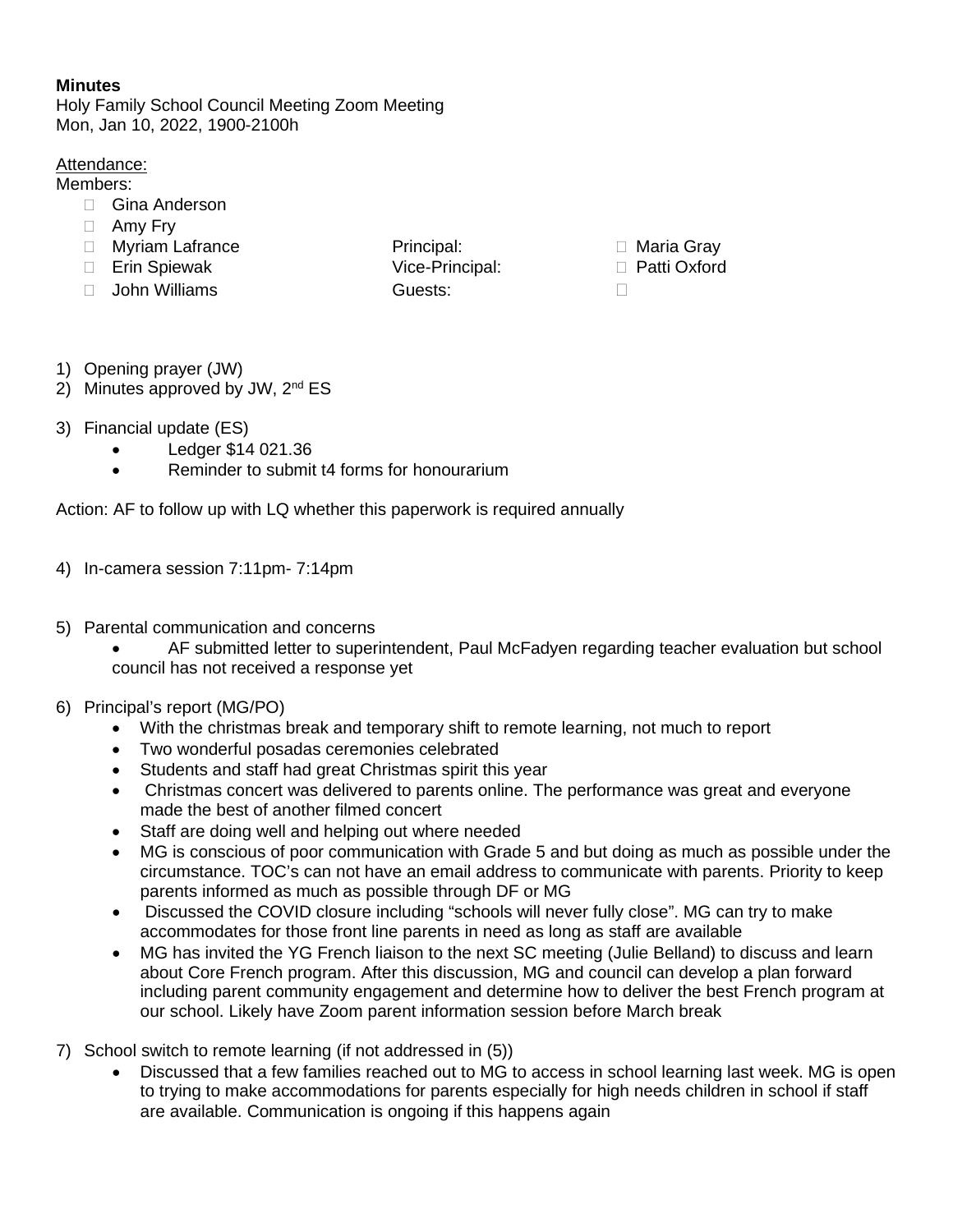- 8) Teacher hiring process (ES)
	- Opportunity to discuss lessons learned for classes where hiring has not gone as planned. Discussed the over arching issue that some teacher positions were posted and hired too close to the fall start date. Ideally teachers should be hired in May.
	- No other questions were raised and the situations was managed well under the circumstances.
	- Discussed the urgency of getting the Grade 5 TOC on contract in order to get an email address to communicate with parents. Need consistency for students and parents.

Actions: 1. SC to write to a letter to superintendent requesting Grade 5 TOC be put on contract 2. SC to write letter to DM and ADM (Education) about the recent hiring trend of teachers being hired too close the start of the school year.

- 9) CEAY update (JW/ML)
	- Meeting on Wednesday Jan 12 lunch
- 10) Transportation Committee Update (AF)
	- Meeting deferred again
	- Bus 32 regularly gets cancelled. Text to cancelling the bus comes as late as 7:45am
	- Related to driver shortage
	- If you hear of other concerns let AF know
- 11) Every Student, Every Day grant for sensory room (JW, PO)
	- Some money has been spent (seating, lighting, tools). More to come. Equipment is arriving weekly
	- PO will let us know if there needs help setting up. Will take pictures

12) Mental wellness grant: "Making Meaningful Connections" (All)

- Maintain deadline as planned. Announcement will compliment upcoming PD day on the 17<sup>th</sup>. Teachers are working on goal planning in relation to school growth plan
- Proposals submitted will be reviewed by council at next meeting. AF will send information to MG to distribute to staff
- 13) Spelling Bee (GA/ML)
	- Youth Investment Fund \$1.5K. Not used for prizes. Should be able to utilize all funding
	- Everyone is still interested in the event. Planning will begin
	- Biggest feedback need to have separate spaces for two classes to spell at once (noisy). Send email to teachers to gauge involvement in planning.
	- A day in May will be selected (GA/ML to meet soon)
- 14) Rendezvous activity to boost school spirit/door decorating
	- Door decorating contest
	- Hot chocolate party for the prize
	- Requested to have YFNED provide a Pancake breakfast for students. MG will follow up for March 1<sup>st</sup>

Meeting finished at 8:20